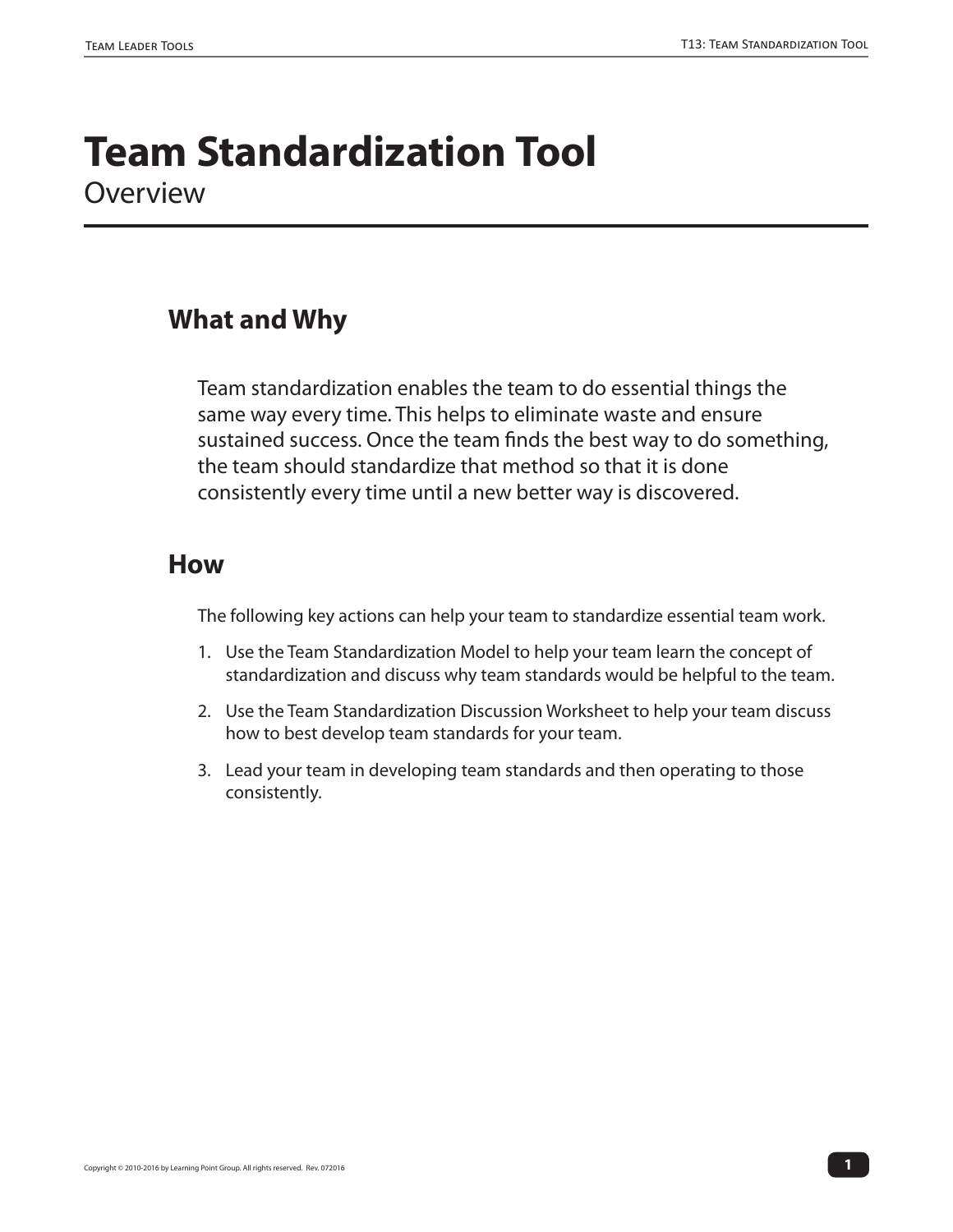

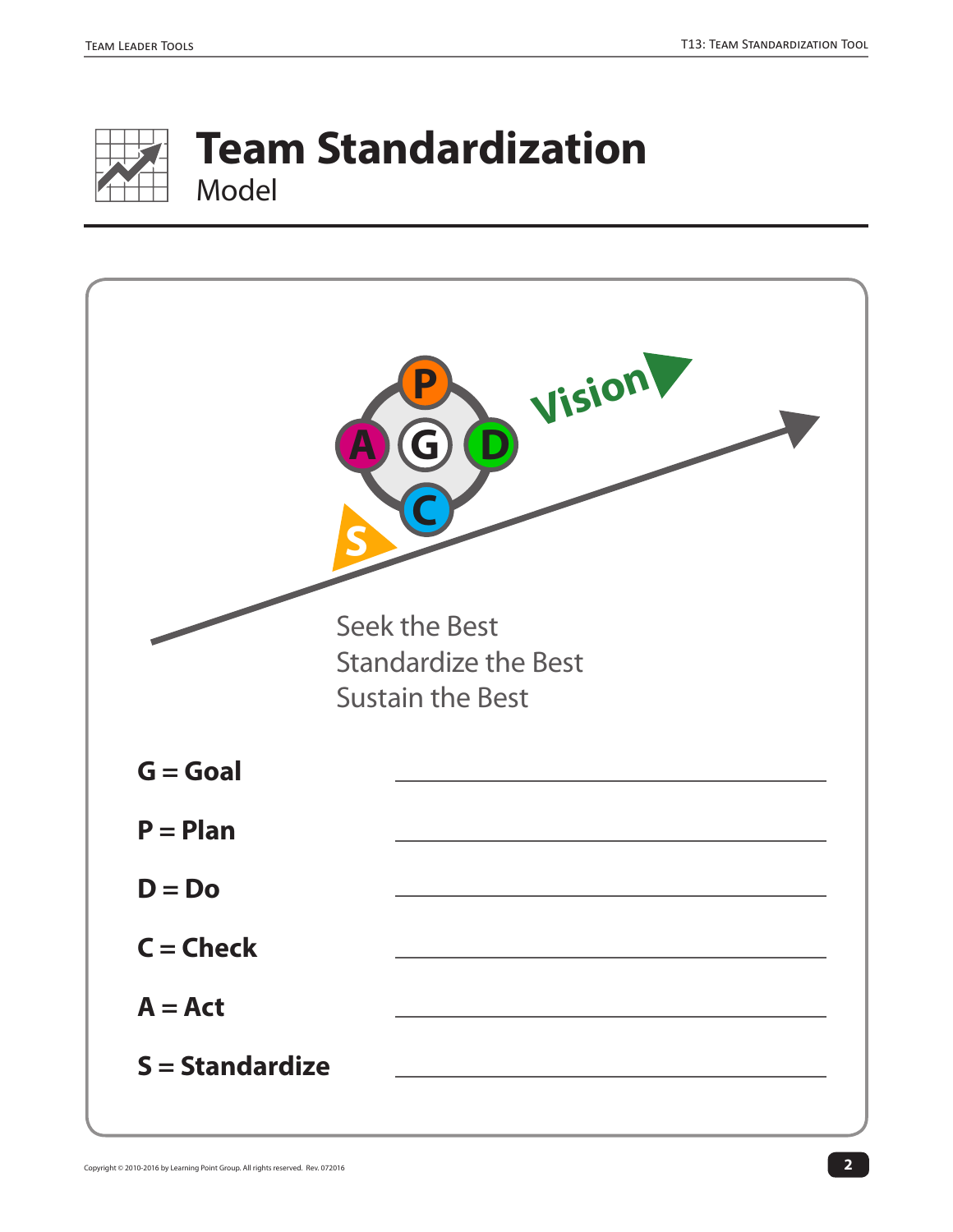

**Team Standardization**  Discussion Worksheet

#### **TEAM STANDARDIZATION DISCUSSION**

Discuss as a team how to establish and standardize best practices that help to ensure team success.

#### **TEAM DISCUSSION**

Here are a few questions to consider when discussing team standardization.

- What does standardization mean for our team?
- What is our vision of success?
- What are the most essential team practices or processes that we should standardize?
- What should be our basic process for standardizing essential practices and tasks?
- What are the SMART Goals (G) that are most essential to our success?
- What will be our specific Plan (P) for accomplishing each goal?
- How can we best Do (D) what is on our plan? How will we coordinate and support each other?
- How will we Check (C) progress toward the plan?
- How will we Act (A) to address obstacles and opportunities that arise?

#### **TEAM NOTES**